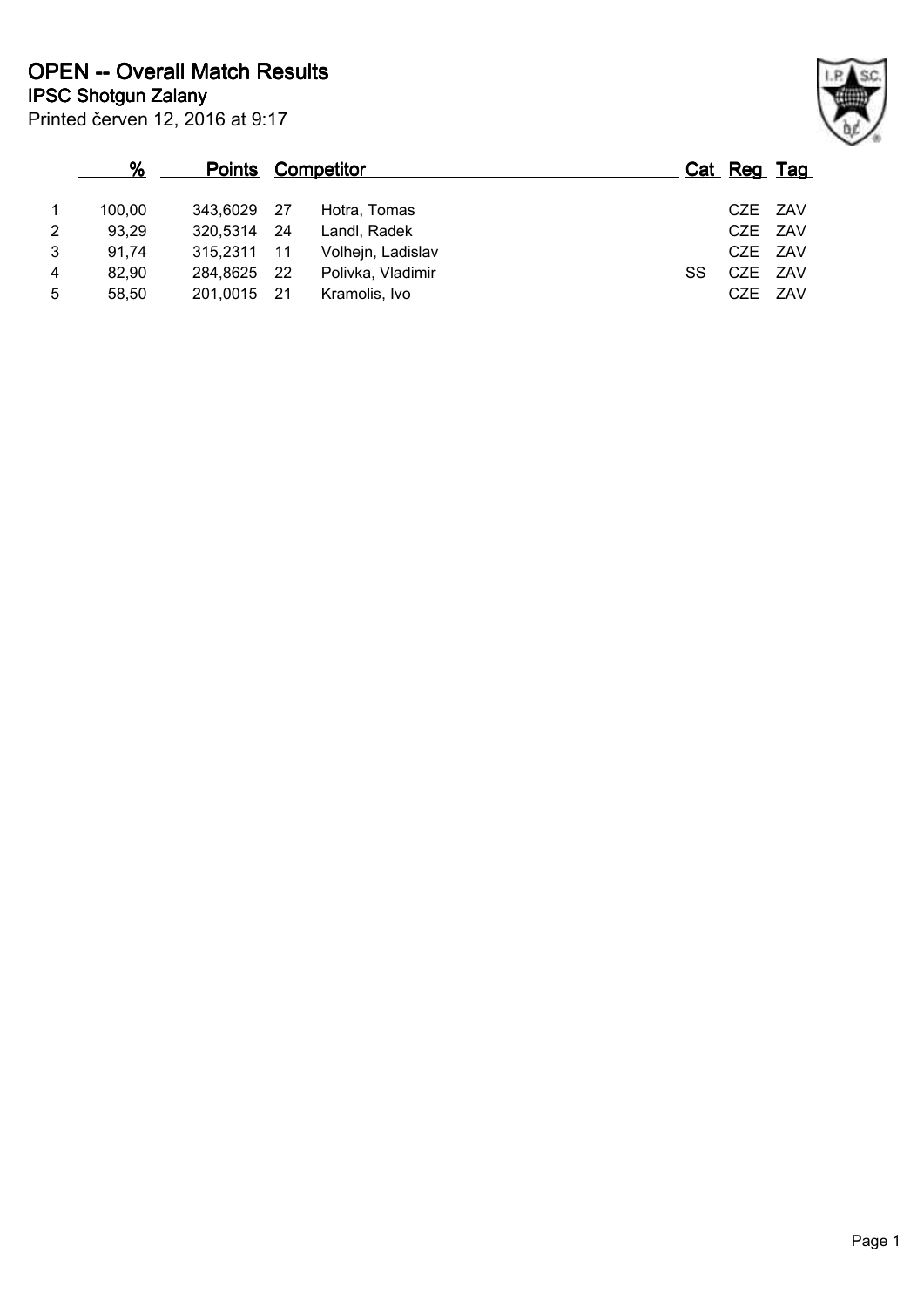Printed červen 12, 2016 at 9:17 **IPSC Shotgun Zalany STANDARD -- Overall Match Results**

|                | %      |             |     | <b>Points Competitor</b> |  |   | Cat Reg Tag |  |
|----------------|--------|-------------|-----|--------------------------|--|---|-------------|--|
| $\overline{1}$ | 100.00 | 334.2786    | -20 | Smid, Martin             |  |   | CZE ZAV     |  |
| $\overline{2}$ | 94,09  | 314,5245    | -26 | Adam, Michal             |  |   | CZE ZAV     |  |
| 3              | 78,06  | 260,9465 29 |     | Rehberger, Ivo           |  |   | CZE ZAV     |  |
| $\overline{4}$ | 75,05  | 250,8873    | -23 | Strnad, Ivo              |  | S | CZE ZAV     |  |
| 5              | 67,25  | 224.7946    | 30  | Sedina, Jiri             |  |   | CZE ZAV     |  |
| 6              | 38,12  | 127,4209    | 28  | Janouch, Pavel           |  |   | CZE ZAV     |  |